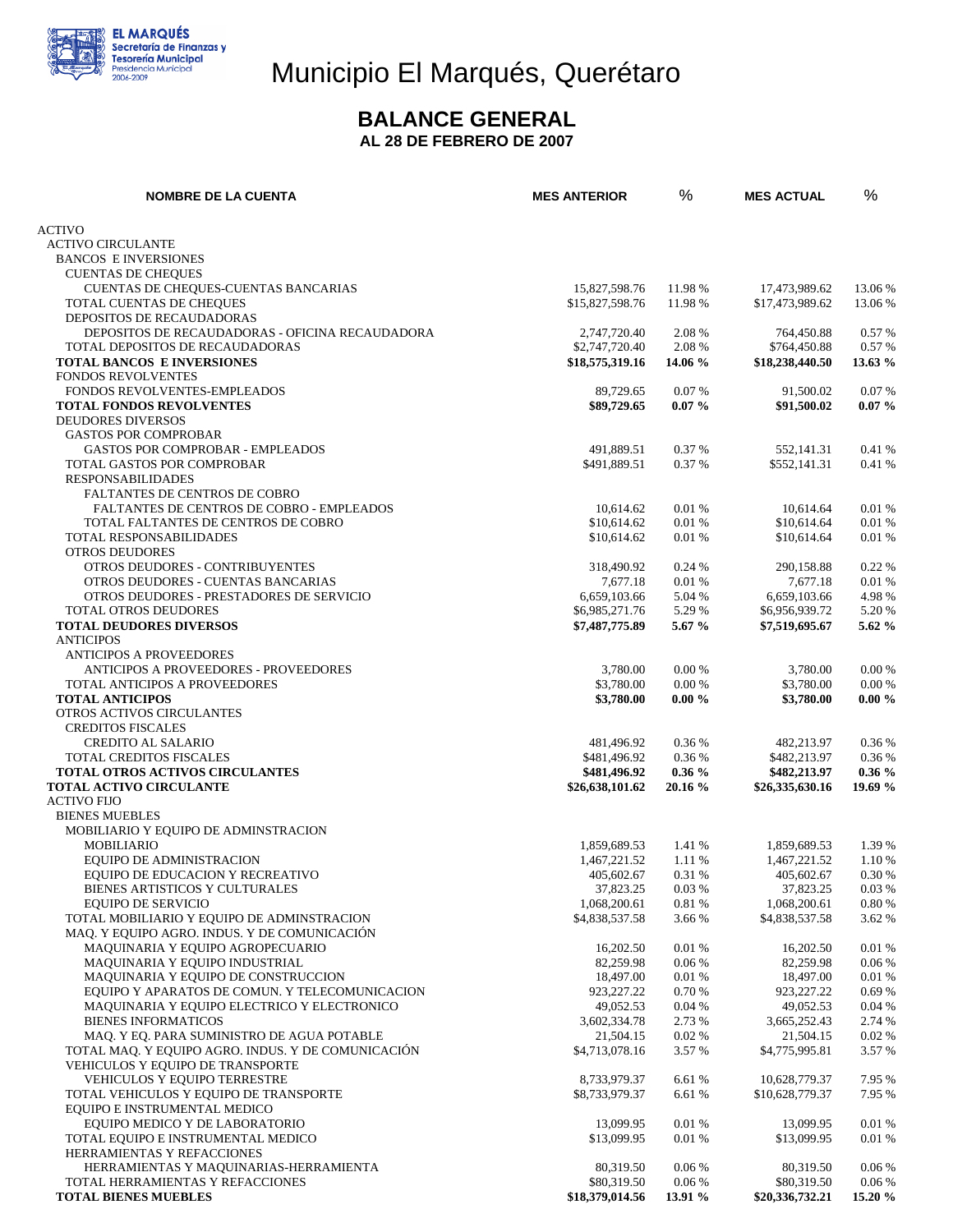

# Municipio El Marqués, Querétaro

### **BALANCE GENERAL**

**AL 28 DE FEBRERO DE 2007** 

| <b>NOMBRE DE LA CUENTA</b>                                                                            | <b>MES ANTERIOR</b>      | %                  | <b>MES ACTUAL</b>      | %                  |
|-------------------------------------------------------------------------------------------------------|--------------------------|--------------------|------------------------|--------------------|
| <b>BIENES INMUEBLES</b>                                                                               |                          |                    |                        |                    |
| BIENES INMUEBLES DEL DOMINIO PUBLICO                                                                  |                          |                    |                        |                    |
| EDIFICIOS Y LOCALES (D.PUBLICO)                                                                       | 5,701,692.00             | 4.32 %             | 5,701,692.00           | 4.26 %             |
| TERRENOS (D.PUBLICO)                                                                                  | 73,483,013.09            | 55.62 %            | 73,483,013.09          | 54.93 %            |
| TOTAL BIENES INMUEBLES DEL DOMINIO PUBLICO                                                            | \$79,184,705.09          | 59.93 %            | \$79,184,705.09        | 59.19 %            |
| BIENES INMUEBLES DEL DOMINIO PRIVADO                                                                  |                          |                    |                        |                    |
| TERRENOS (D.PRIVADO)                                                                                  | 7,918,597.28             | 5.99 %             | 7,918,597.28           | 5.92 %             |
| TOTAL BIENES INMUEBLES DEL DOMINIO PRIVADO                                                            | \$7,918,597.28           | 5.99 %             | \$7,918,597.28         | 5.92 %             |
| <b>TOTAL BIENES INMUEBLES</b><br><b>TOTAL ACTIVO FIJO</b>                                             | \$87,103,302.37          | 65.93 %<br>79.84 % | \$87,103,302.37        | 65.11 %<br>80.31 % |
| <b>ACTIVO DIFERIDO</b>                                                                                | \$105,482,316.93         |                    | \$107,440,034.58       |                    |
| <b>DEPOSITOS EN GARANTIA</b>                                                                          |                          |                    |                        |                    |
| DEPOSITOS EN GARANTIA - OTROS                                                                         | 250.00                   | 0.00 %             | 250.00                 | 0.00 %             |
| <b>TOTAL DEPOSITOS EN GARANTIA</b>                                                                    | \$250.00                 | $0.00 \%$          | \$250.00               | $0.00 \%$          |
| <b>TOTAL ACTIVO DIFERIDO</b>                                                                          | \$250.00                 | $0.00 \%$          | \$250.00               | $0.00 \%$          |
| <b>TOTAL ACTIVO</b>                                                                                   | \$132,120,668.55         | 100.00%            | \$133,775,914.74       | 100.00%            |
| PASIVO Y PATRIMONIO                                                                                   |                          |                    |                        |                    |
| PASIVO A CORTO PLAZO                                                                                  |                          |                    |                        |                    |
| <b>CUENTAS POR PAGAR</b>                                                                              |                          |                    |                        |                    |
| <b>CUENTAS POR PAGAR PROGRAMADAS</b>                                                                  |                          |                    |                        |                    |
| <b>CUENTAS POR PAGAR PROGRAMADAS - APOYOS</b>                                                         | 127,341.10               | 0.10%              | 143,821.10             | 0.11%              |
| CUENTAS POR PAGAR PROGRAMADAS - CONTRATISTAS<br><b>CUENTAS POR PAGAR PROGRAMADAS - CONTRIBUYENTES</b> | 340,706.97               | 0.26%              | 374,344.47<br>317.70   | 0.28 %             |
| CUENTAS POR PAGAR PROGRAMADAS - DEPENDENCIAS EXTERNAS                                                 | 317.70<br>11,925,405.37  | 0.00%<br>9.03%     | 11,925,405.37          | 0.00 %<br>8.91 %   |
| <b>CUENTAS POR PAGAR PROGRAMADAS - EMPLEADOS</b>                                                      | 1,167,160.50             | 0.88%              | 744.12                 | 0.00 %             |
| <b>CUENTAS POR PAGAR PROGRAMADAS - OTROS</b>                                                          | 5,312,151.12             | 4.02%              | 5,312,151.12           | 3.97 %             |
| CUENTAS POR PAGAR PROGRAMADAS - PRESTADORES DE SERVICIO                                               | 714,802.23               | 0.54%              | 151,847.40             | 0.11%              |
| <b>CUENTAS POR PAGAR PROGRAMADAS - PROVEEDORES</b>                                                    | 759,035.83               | 0.57%              | 837,920.44             | 0.63%              |
| TOTAL CUENTAS POR PAGAR PROGRAMADAS                                                                   | \$20,346,920.82          | 15.40 %            | \$18,746,551.72        | 14.01 %            |
| <b>CUENTAS POR PAGAR ACUMULADAS</b>                                                                   |                          |                    |                        |                    |
| RETENCIONES A EMPLEADOS                                                                               |                          |                    |                        |                    |
| RETENCIONES FISCALES A EMPLEADOS                                                                      |                          |                    |                        |                    |
| RETENCION I.S.P.T.                                                                                    | 14,901,774.55            | 11.28 %            | 15,334,381.53          | 11.48 %            |
| TOTAL RETENCIONES FISCALES A EMPLEADOS                                                                | \$14,901,774.55          | 11.28 %            | \$15,334,381.53        | 11.46 %            |
| RETENCIONES POR PRESTACIONES                                                                          |                          |                    |                        |                    |
| RETENCION FONACOT<br>RETENCION CAJA AHORRO                                                            | 27,711.76<br>28,992.00   | 0.02%<br>0.02%     | 0.00<br>$-200.00$      | 11.48 %<br>11.48 % |
| TOTAL RETENCIONES POR PRESTACIONES                                                                    | \$56,703.76              | 0.04%              | $-$ \$200.00           | 0.00 %             |
| <b>PRESTAMOS</b>                                                                                      |                          |                    |                        |                    |
| PRESTAMO SINDICATO                                                                                    | 7,087.00                 | 0.01 %             | 0.00                   | 11.48 %            |
| PRESTAMO CAJA DE AHORRO                                                                               | 136,009.69               | 0.10%              | 7,524.69               | 11.48 %            |
| TOTAL PRESTAMOS                                                                                       | \$143,096.69             | 0.11%              | \$7,524.69             | 0.01%              |
| DESCUENTOS A TRABAJADORES                                                                             |                          |                    |                        |                    |
| RETENCION PENSION ALIMENTICIA                                                                         | $-22,048.19$             | $-0.02%$           | $-8,833.27$            | 11.48 %            |
| RETENCION SEGUROS DE VIDA                                                                             | 2.443.41                 | 0.00%              | 996.78                 | 11.48 %            |
| RETENCION SEGURO DE GASTOS MEDICOS                                                                    | 1,283.87                 | 0.00 %             | 0.00                   | 11.48 %            |
| RETENCION SEGURO DE AUTOMOVILES<br>RETENCION FONDO PARA LA SALUD                                      | 575.93<br>47,488.74      | 0.00 %<br>0.04%    | 0.00<br>27.745.74      | 11.48 %<br>11.48 % |
| TOTAL DESCUENTOS A TRABAJADORES                                                                       | \$29,743.76              | 0.02%              | \$19,909.25            | 0.01%              |
| <b>CUOTAS SINDICALES</b>                                                                              |                          |                    |                        |                    |
| RETENCION CUOTA SINDICAL                                                                              | 1,405.54                 | 0.00 %             | 0.00                   | 11.48 %            |
| RETENCION APOYO EXTRAORDINARIO A SINDICATO                                                            | 1,200.00                 | 0.00 %             | 0.00                   | 11.48 %            |
| TOTAL CUOTAS SINDICALES                                                                               | \$2,605.54               | 0.00 %             | \$0.00                 | 0.00 %             |
| TOTAL RETENCIONES A EMPLEADOS                                                                         | \$15,133,924.30          | 11.45 %            | \$15,361,615.47        | 11.48 %            |
| APORTACIONES PATRONALES                                                                               |                          |                    |                        |                    |
| APORTACIONES CAJA DE AHORRO                                                                           | $-7,318.65$              | $-0.01%$           | $-7,318.65$            | $-0.01%$           |
| TOTAL APORTACIONES PATRONALES                                                                         | $-$7.318.65$             | $-0.01%$           | $-$7,318.65$           | $-0.01%$           |
| OTRAS RETENCIONES                                                                                     |                          |                    |                        |                    |
| RETENCIONES FISCALES A TERCEROS                                                                       |                          |                    |                        |                    |
| <b>I.S.R. ARRENDAMIENTO</b>                                                                           | 3,179.90                 | 0.00 %             | $-20.10$               | 1.16 %             |
| <b>I.S.R. HONORARIOS</b><br>TOTAL RETENCIONES FISCALES A TERCEROS                                     | 18,128.80<br>\$21,308.70 | 0.01%<br>0.02%     | 3,103.80<br>\$3,083.70 | 1.16 %<br>0.00 %   |
| RETENCIONES OBRA PUBLICA                                                                              |                          |                    |                        |                    |
| <b>2 AL MILLAR CNIC</b>                                                                               | 1,468,535.92             | 1.11 %             | 1,484,175.11           | 1.16 %             |
| 5 AL MILLAR SECODAM                                                                                   | 41,457.01                | 0.03%              | 37,755.76              | 1.16 %             |
| RETENCIONES POR FIANZAS                                                                               | 8,720.23                 | 0.01%              | 8,720.23               | 1.16 %             |
| TOTAL RETENCIONES OBRA PUBLICA                                                                        | \$1,518,713.16           | 1.15 %             | \$1,530,651.10         | 1.14 %             |